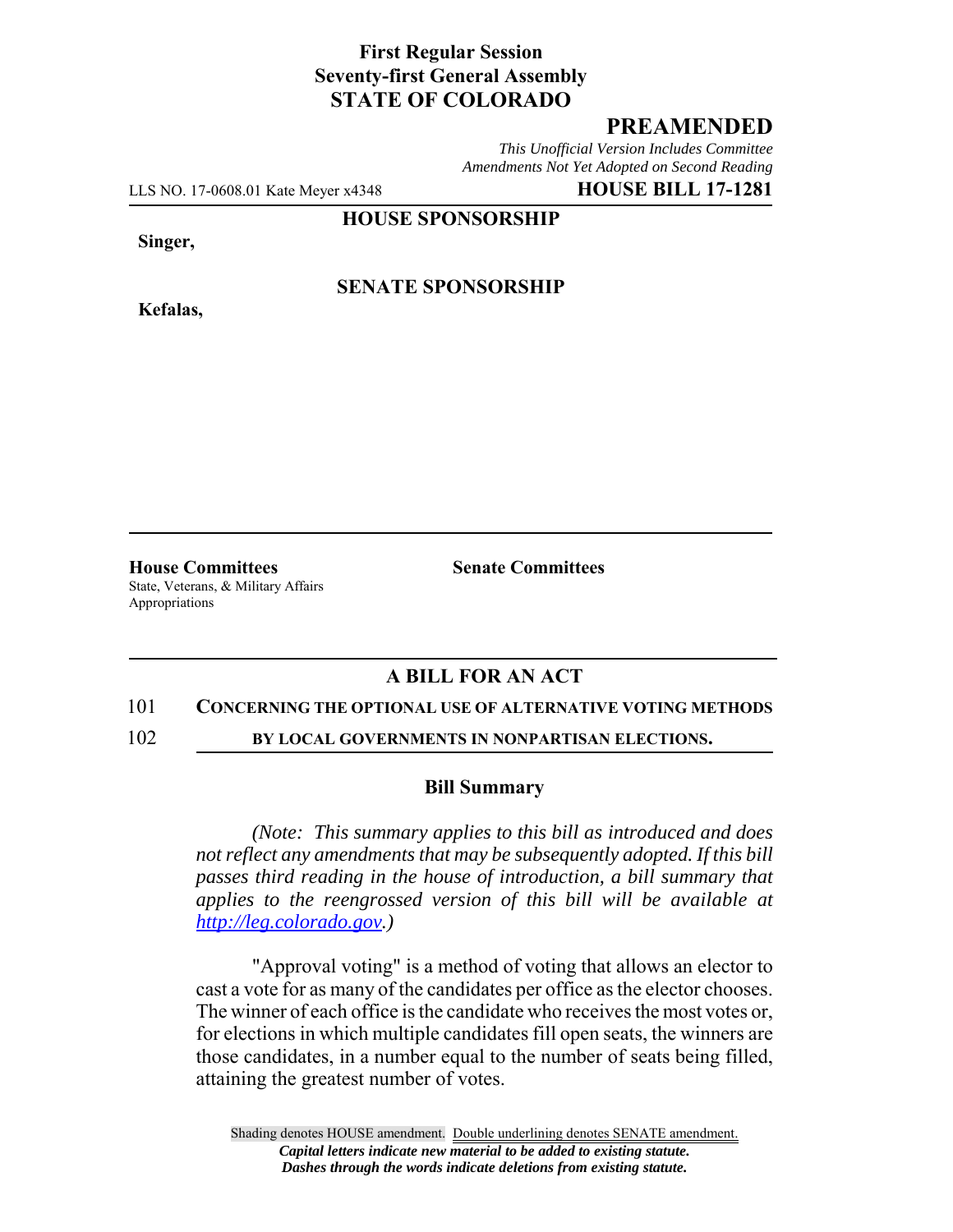The bill authorizes cities, towns, counties, cities and counties, school districts, and special districts (collectively, "local governments") to conduct nonpartisan elections using approval voting on and after November 1, 2017. A nonpartisan election is an election in which the political party affiliations of candidates are not printed on the ballot.

The secretary of state is directed to adopt rules and provide advice to local governments regarding approval voting and to submit a report by February 15, 2020, regarding approval voting to the state, veterans, and military affairs committees of the general assembly.

County clerk and recorders may decline to coordinate an election if a local government elects to employ approval voting in the election.

The bill makes necessary modifications to current law occasioned by the use of approval voting, such as excluding approval voting from the definition of "overvote" and adjusting provisions prescribing the form of ballots and automatic recount triggers.

1 *Be it enacted by the General Assembly of the State of Colorado:*

- 2 **SECTION 1.** In Colorado Revised Statutes, 1-1-104, **amend** 3 (23.4) as follows:
- 4 **1-1-104. Definitions.** As used in this code, unless the context 5 otherwise requires:

 (23.4) "Overvote" means the selection by an elector of more names than there are persons to be elected to an office or the designation of more than one answer to a ballot question or ballot issue. "OVERVOTE" DOES NOT INCLUDE APPROVAL VOTING, AS DEFINED IN SECTION 1-7-1102  $10 \t(1)$ .

11 **SECTION 2.** In Colorado Revised Statutes, 1-5-407, **amend** (2) 12 and (3) as follows:

 **1-5-407. Form of ballots.** (2) The ballots shall be printed so as to give to each eligible elector a clear opportunity to designate his or her choice of candidates, joint candidates, ballot issues, and ballot questions by a mark as instructed. On the ballot may be printed words that will aid 17 the elector, such as "vote for not more than one" OR, FOR AN ELECTION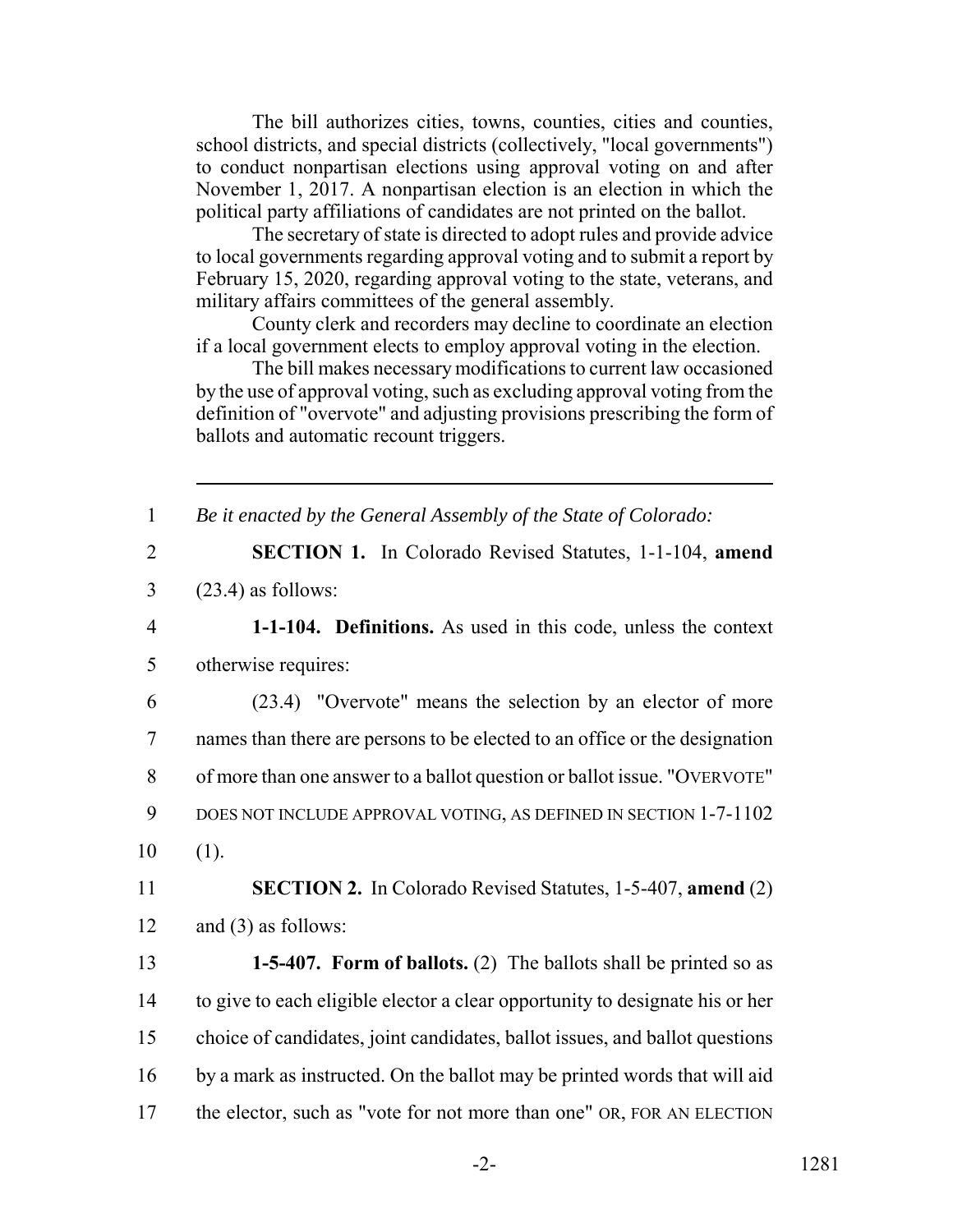CONDUCTED USING APPROVAL VOTING PURSUANT TO PART 11 OF ARTICLE 2 7 OF THIS TITLE 1, "VOTE FOR ONE OR MORE".

 (3) (a) At the end of the list of candidates for each different office shall be one or more blank spaces in which the elector may write the name of any eligible person not printed on the ballot who has filed an affidavit of intent of write-in candidate pursuant to section 1-4-1101. EXCEPT AS PROVIDED IN SUBSECTION (3)(b) OF THIS SECTION, the number of spaces provided shall be IS the lesser of the number of eligible electors who have properly filed an affidavit of intent of write-in candidate pursuant to section 1-4-1101 or the number of persons to be elected to the 11 office. No such blank spaces shall WILL be provided if no eligible elector properly filed an affidavit of intent of write-in candidate.

 (b) FOR AN ELECTION CONDUCTED USING APPROVAL VOTING 14 PURSUANT TO PART 11 OF ARTICLE 7 OF THIS TITLE 1, THE NUMBER OF BLANK SPACES PROVIDED IN WHICH AN ELECTOR MAY WRITE IN THE NAME OF A WRITE-IN CANDIDATE IS THE NUMBER OF ELIGIBLE ELECTORS WHO PROPERLY FILED AN AFFIDAVIT OF INTENT PURSUANT TO SECTION 1-4-1101.

 **SECTION 3.** In Colorado Revised Statutes, 1-7-116, **add** (6) as follows:

 **1-7-116. Coordinated elections - definition.** (6) A COUNTY CLERK AND RECORDER MAY, IN HIS OR HER DISCRETION, DECLINE TO COORDINATE AN ELECTION FOR A LOCAL GOVERNMENT, AS DEFINED IN 24 SECTION 1-7-1102 (2), IF THE LOCAL GOVERNMENT HAS ELECTED TO USE APPROVAL VOTING PURSUANT TO PART 11 OF THIS ARTICLE 7. IF A LOCAL GOVERNMENT THAT FALLS WITHIN MULTIPLE COUNTIES IS PARTICIPATING IN A COORDINATED ELECTION, APPROVAL VOTING MAY BE USED ONLY IF IT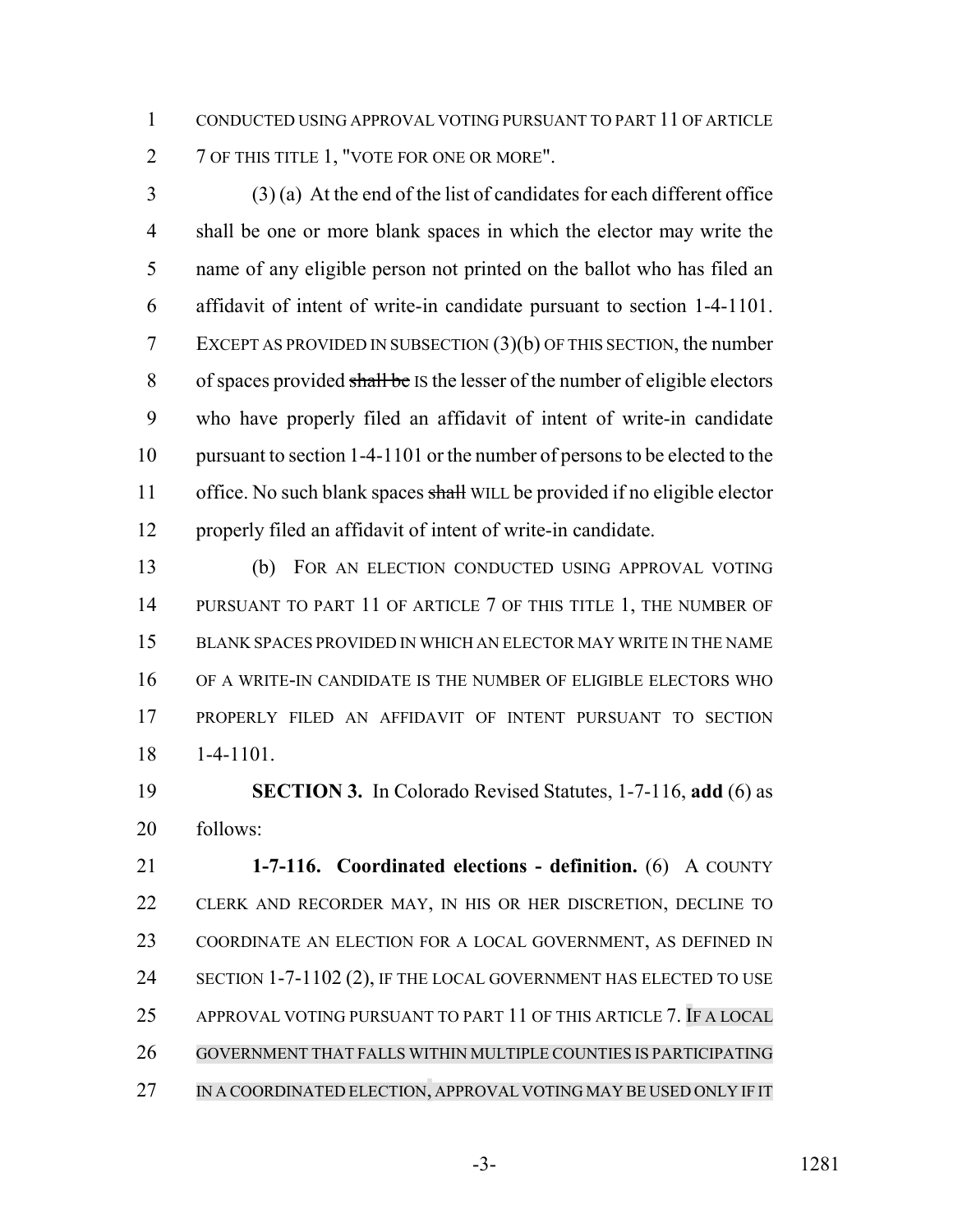| $\mathbf{1}$   | IS USED FOR EACH BALLOT IN A COORDINATING COUNTY.                      |
|----------------|------------------------------------------------------------------------|
| $\overline{2}$ | <b>SECTION 4.</b> In Colorado Revised Statutes, add part 11 to article |
| 3              | 7 of title 1 as follows:                                               |
| $\overline{4}$ | PART <sub>11</sub>                                                     |
| 5              | <b>APPROVAL VOTING</b>                                                 |
| 6              | 1-7-1101. Short title. THE SHORT TITLE OF THIS PART 11 IS THE          |
| $\tau$         | "APPROVAL VOTING ACT".                                                 |
| 8              | 1-7-1102. Definitions. As USED IN THIS PART 11, UNLESS THE             |
| 9              | <b>CONTEXT OTHERWISE REQUIRES:</b>                                     |
| 10             | (1) "APPROVAL VOTING" MEANS A METHOD OF VOTING IN WHICH:               |
| 11             | AN ELECTOR MAY CAST A VOTE FOR AS MANY OF THE<br>(a)                   |
| 12             | CANDIDATES PER OFFICE AS THE ELECTOR CHOOSES; AND                      |
| 13             | (b) THE WINNER OF EACH OFFICE IS THE CANDIDATE WHO RECEIVES            |
| 14             | THE MOST VOTES.                                                        |
| 15             | (2) "LOCAL GOVERNMENT" MEANS A CITY, TOWN, COUNTY, CITY                |
| 16             | AND COUNTY, SCHOOL DISTRICT, PUBLIC IMPROVEMENT DISTRICT CREATED       |
| 17             | PURSUANT TO PART 5 OF ARTICLE 20 OF TITLE 30, OR A SPECIAL DISTRICT    |
| 18             | CREATED PURSUANT TO ARTICLE 1 OF TITLE 32.                             |
| 19             | 1-7-1103. Approval voting authorized - when. (1) A LOCAL               |
| 20             | GOVERNMENT MAY CONDUCT AN ELECTION USING APPROVAL VOTING IF:           |
| 21             | THE ELECTION IN WHICH APPROVAL VOTING IS EMPLOYED IS A<br>(a)          |
| 22             | NONPARTISAN ELECTION;                                                  |
| 23             | (b) USE OF APPROVAL VOTING IN THE LOCAL GOVERNMENT IS NOT              |
| 24             | PROHIBITED BY THE CHARTER OF THE LOCAL GOVERNMENT;                     |
| 25             | THE ELECTION IS CONDUCTED IN ACCORDANCE WITH THIS PART<br>(c)          |
| 26             | 11 AND THE RULES ADOPTED BY THE SECRETARY OF STATE PURSUANT TO         |
| 27             | SECTION $1-7-1105$ ; AND                                               |

-4- 1281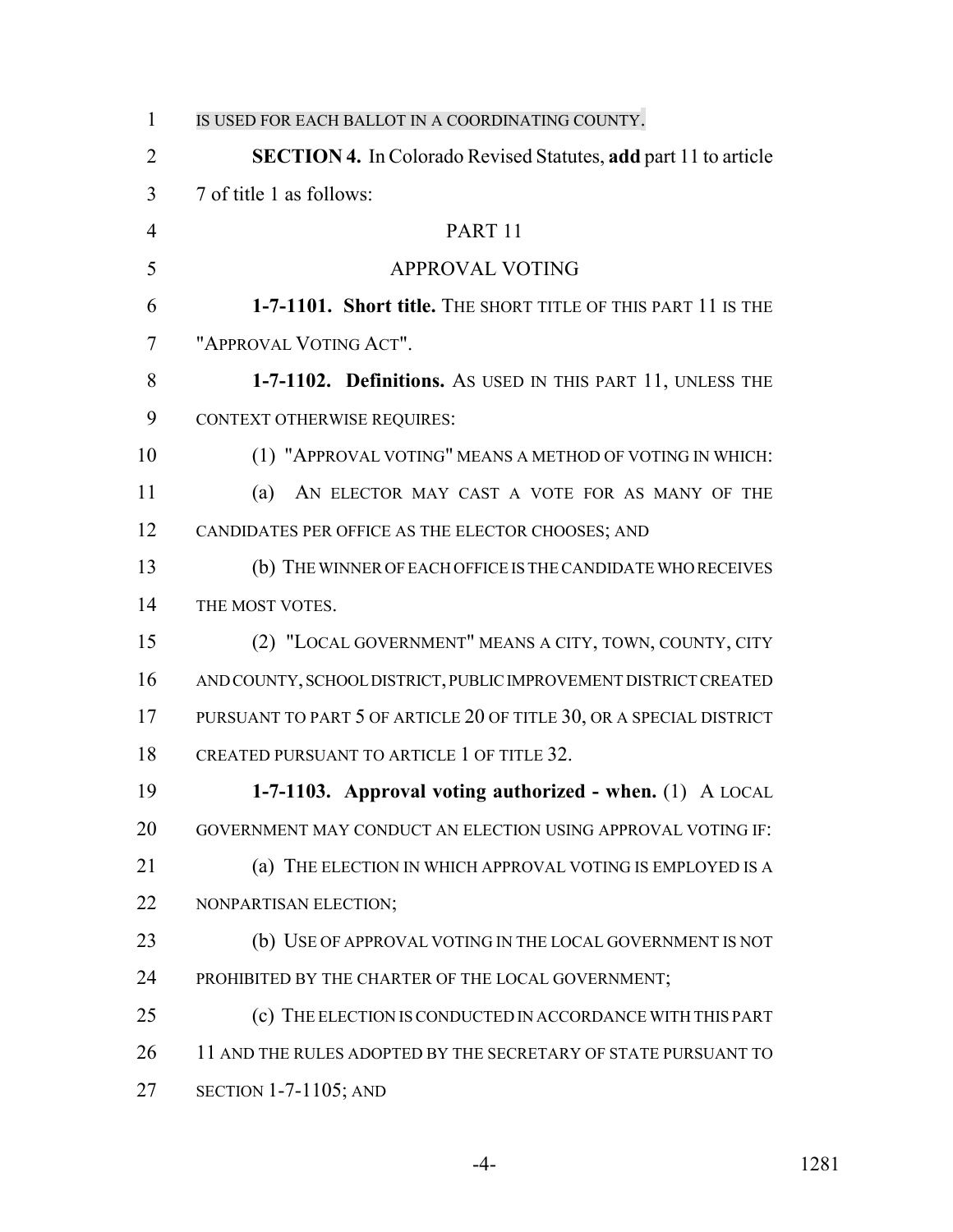(d) THE ELECTION IS CONDUCTED WITH A SYSTEM OF CASTING, RECORDING, AND TABULATING VOTES THAT IS CAPABLE OF CONDUCTING THE ELECTION USING APPROVAL VOTING AND THAT HAS BEEN CERTIFIED BY THE SECRETARY OF STATE.

 (2) APPROVAL VOTING MAY BE UTILIZED IN ELECTIONS CONDUCTED ON AND AFTER MAY 1, 2018.

 **1-7-1104. Conduct of elections using approval voting - ballots - information provided to electors.** (1) NOTWITHSTANDING SECTION 1-7-114 (3), ANY ELECTION CONTEST CONDUCTED USING APPROVAL VOTING MUST ALLOW AN ELECTOR TO VOTE ON A BALLOT FOR AS MANY CANDIDATES FOR EACH OFFICE AS THE ELECTOR CHOOSES, INCLUDING WRITE-IN CANDIDATES WHO PROPERLY FILED AFFIDAVITS OF INTENT IN 13 ACCORDANCE WITH PART 11 OF ARTICLE 4 OF THIS TITLE 1 OR ARTICLE 10 OF TITLE 31, AS APPLICABLE.

 (2) (a) IN AN ELECTION CONDUCTED USING APPROVAL VOTING IN WHICH ONE CANDIDATE IS TO BE ELECTED TO AN OFFICE, THE DESIGNATED ELECTION OFFICIAL SHALL DECLARE AS THE WINNER THE CANDIDATE WHO 18 RECEIVES THE GREATEST NUMBER OF VOTES.

 (b) IN AN ELECTION CONDUCTED USING APPROVAL VOTING IN WHICH MORE THAN ONE CANDIDATE IS TO BE ELECTED TO AN OFFICE IN A 21 MULTIPLE-SEAT DISTRICT OR TO A GOVERNING BODY THAT INCLUDES 22 MULTIPLE AT-LARGE SEATS, THE OFFICES ARE WON BY THOSE CANDIDATES, IN A NUMBER EQUAL TO THE NUMBER OF SEATS BEING FILLED, WHO 24 RECEIVE THE GREATEST NUMBER OF VOTES.

 (3) NOTHING IN THIS SECTION PROHIBITS A LOCAL GOVERNMENT FROM IMPOSING OR ENFORCING ADDITIONAL REQUIREMENTS FOR DETERMINING THE WINNER OF A LOCAL GOVERNMENT ELECTION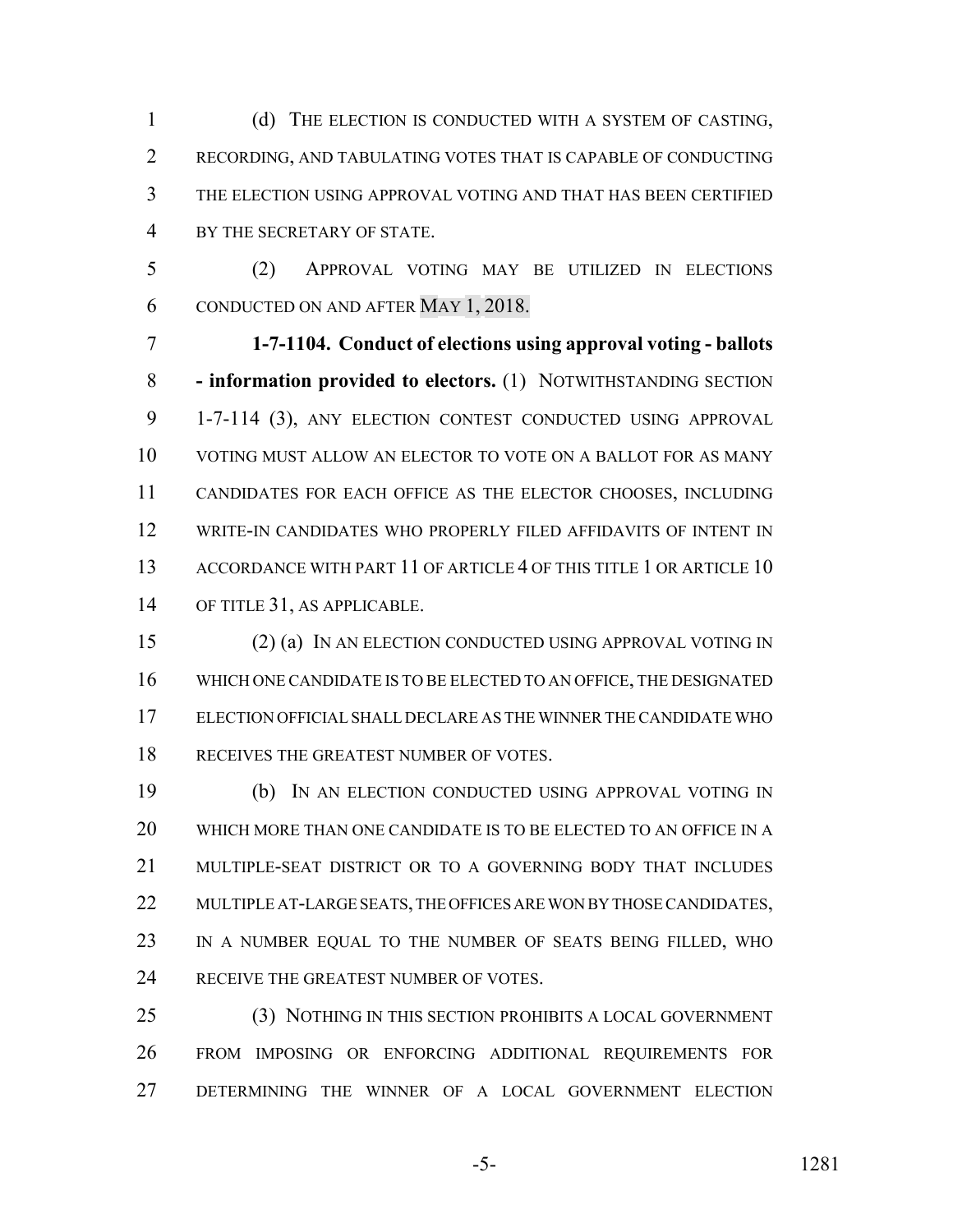CONDUCTED USING APPROVAL VOTING.

 **1-7-1105. Secretary of state - rules - guidance to local governments - report - repeal.** (1) PRIOR TO APRIL 1, 2018, AND AS NECESSARY THEREAFTER, THE SECRETARY OF STATE SHALL ADOPT RULES 5 IN ACCORDANCE WITH ARTICLE 4 OF TITLE 24 ON THE CONDUCT OF ELECTIONS USING APPROVAL VOTING. THE RULES SHALL PRESCRIBE THE METHODS AND PROCEDURES FOR TABULATING, AUDITING, AND REPORTING RESULTS IN AN ELECTION USING APPROVAL VOTING.

 (2) UPON REQUEST, THE SECRETARY OF STATE SHALL PROVIDE GUIDANCE AND ADVICE TO THE GOVERNING BODIES AND DESIGNATED ELECTION OFFICIALS OF LOCAL GOVERNMENTS OF THE STATE ON THE CONDUCT OF ELECTIONS USING APPROVAL VOTING.

 (3) (a) THE SECRETARY OF STATE SHALL SUBMIT A REPORT CONCERNING THE USE OF APPROVAL VOTING IN COLORADO TO THE STATE, VETERANS, AND MILITARY AFFAIRS COMMITTEES, OR ANY SUCCESSOR COMMITTEES, OF THE SENATE AND THE HOUSE OF REPRESENTATIVES NO 17 LATER THAN FEBRUARY 15, 2021.

 (b) AT A MINIMUM, THE REPORT SUBMITTED UNDER THIS SUBSECTION (3) MUST INCLUDE:

 (I) AN ASSESSMENT OF ALL ELECTIONS CONDUCTED USING 21 APPROVAL VOTING FROM MAY 1, 2018, THROUGH MAY 5, 2020, BY LOCAL GOVERNMENTS IN ACCORDANCE WITH THIS PART 11 AND BY HOME RULE CITIES AND CITIES AND COUNTIES IN ACCORDANCE WITH THEIR CHARTERS;

 (II) ANY INPUT OR RECOMMENDATIONS MADE BY THE DESIGNATED ELECTION OFFICIALS OF LOCAL GOVERNMENTS THAT CONDUCTED AN 27 ELECTION USING APPROVAL VOTING FROM MAY 1, 2018, THROUGH MAY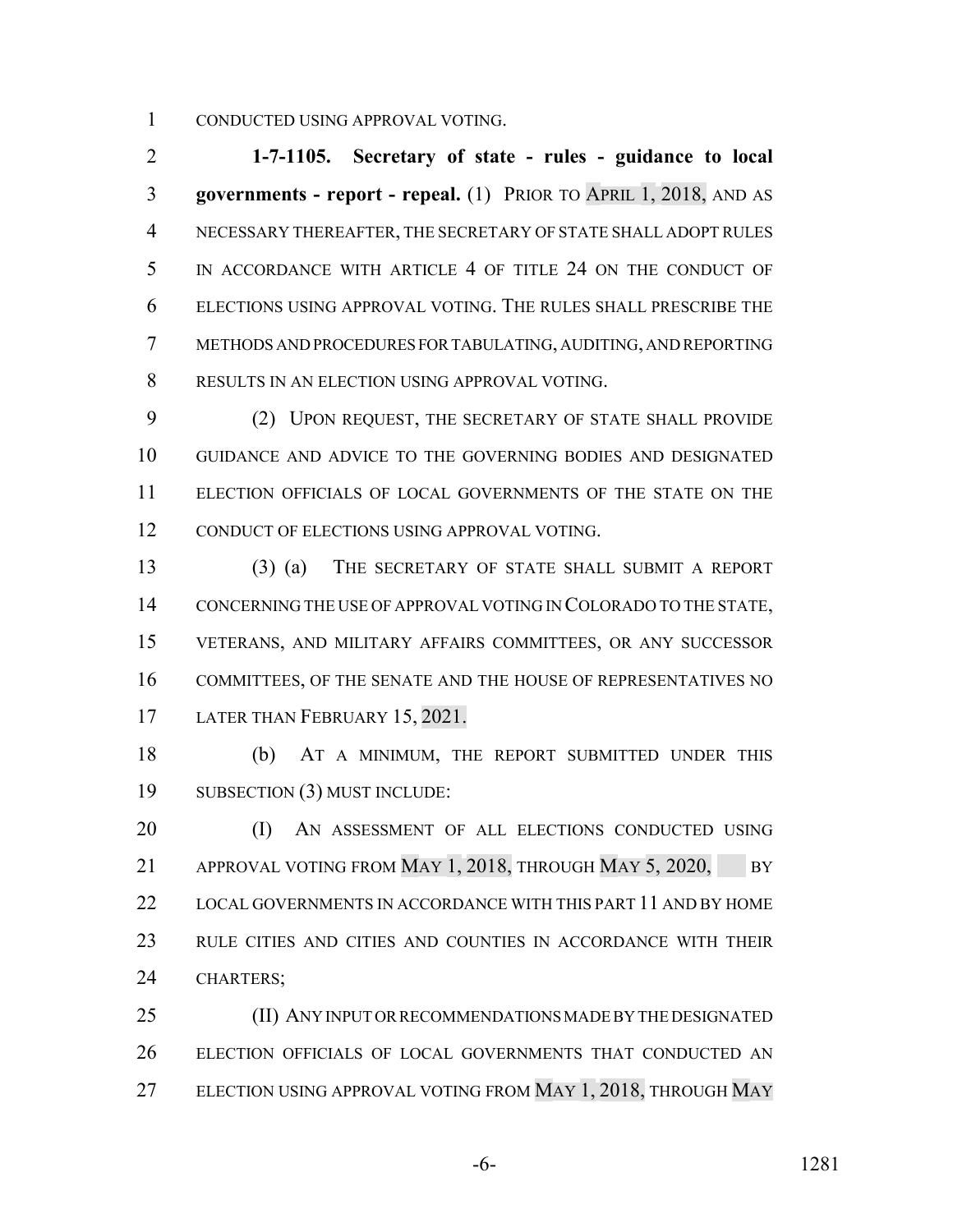5, 2020; AND

 (III) THE SECRETARY OF STATE'S RECOMMENDATIONS FOR CHANGES TO STATUTES, RULES, AND LOCAL VOTING PROCEDURES THAT WOULD BE REQUIRED TO IMPLEMENT APPROVAL VOTING AS A PERMANENT ALTERNATIVE ELECTION METHOD FOR REGULAR AND SPECIAL FEDERAL, STATE, AND LOCAL ELECTIONS.

 (c) THIS SUBSECTION (3) IS REPEALED, EFFECTIVE JULY 1, 2021. 

 **SECTION 5.** In Colorado Revised Statutes, 22-31-103, **amend**  $10 \quad (1)$  as follows:

 **22-31-103. Board of education to govern conduct of school elections - contract with county clerk and recorder - approval voting authorized - definition.** (1) (a) Except as otherwise provided in this 14 article ARTICLE 31, the board of education of each school district shall govern the conduct of all school elections in the district, shall designate 16 an election official who shall be IS responsible for conducting the election, and shall render all interpretations and make all initial decisions as to controversies or other matters arising in the conduct of such elections. All elections authorized in this article ARTICLE 31 shall be 20 conducted pursuant to the provisions of articles 1 to 13 of title 1. C.R.S. 21 (b) A BOARD OF EDUCATION OF A SCHOOL DISTRICT MAY USE APPROVAL VOTING TO CONDUCT A REGULAR BIENNIAL SCHOOL ELECTION TO ELECT SCHOOL DIRECTORS OF THE DISTRICT IN ACCORDANCE WITH SECTION 1-7-1103 AND THE RULES ADOPTED BY THE SECRETARY OF STATE 25 PURSUANT TO SECTION 1-7-1105 (1). AS USED IN THIS SUBSECTION (1), "APPROVAL VOTING" HAS THE SAME MEANING AS SET FORTH IN SECTION

 $27 \quad 1 - 7 - 1102 \tag{1}$ .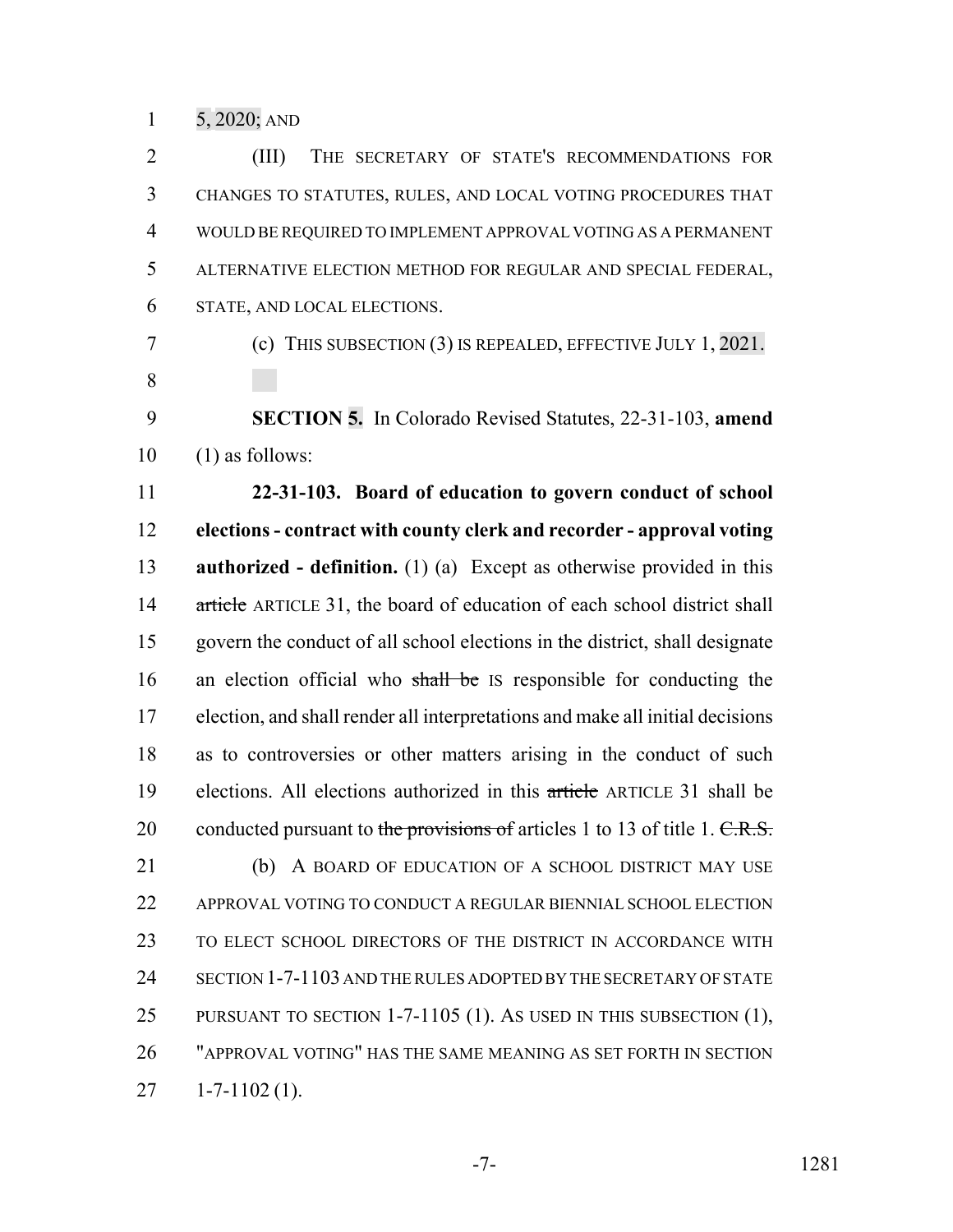**SECTION 6.** In Colorado Revised Statutes, **add** 31-10-618 as follows:

 **31-10-618. Approval voting authorized - definition.** (1) (a) NOTWITHSTANDING ANY PROVISION OF THIS ARTICLE 10 TO THE CONTRARY, A MUNICIPALITY MAY USE APPROVAL VOTING TO CONDUCT A REGULAR ELECTION TO ELECT THE MAYOR OR MEMBERS OF THE GOVERNING BODY OF THE MUNICIPALITY IF THE MUNICIPALITY PASSES AN ORDINANCE OR RESOLUTION ALLOWING APPROVAL VOTING AND IF THE ELECTION IS CONDUCTED IN ACCORDANCE WITH SECTION 1-7-1103 AND THE RULES ADOPTED BY THE SECRETARY OF STATE PURSUANT TO SECTION  $11 \quad 1-7-1105 \,(1).$ 

 (b) NOTWITHSTANDING SECTION 31-10-612, A BALLOT CAST IN AN ELECTION CONDUCTED UNDER THIS ARTICLE 10 USING APPROVAL VOTING IS NOT DEFECTIVE SOLELY BECAUSE AN ELECTOR VOTES FOR MORE NAMES THAN THERE ARE PERSONS TO BE ELECTED TO A PARTICULAR OFFICE.

 (2) A MUNICIPALITY CONDUCTING AN ELECTION USING APPROVAL 17 VOTING MAY ADAPT THE REQUIREMENTS OF THIS ARTICLE 10, INCLUDING REQUIREMENTS CONCERNING THE FORM OF THE BALLOT, THE METHOD OF MARKING THE BALLOT, THE PROCEDURE FOR COUNTING BALLOTS, AND THE FORM OF THE ELECTION JUDGES' CERTIFICATE, AS NECESSARY FOR 21 COMPATIBILITY WITH APPROVAL VOTING.

22 (3) AS USED IN THIS SECTION, "APPROVAL VOTING" HAS THE MEANING SET FORTH IN SECTION 1-7-1102 (1).

 **SECTION 7.** In Colorado Revised Statutes, **add** 32-1-805.7 as follows:

 **32-1-805.7. Approval voting authorized - definition.** (1) NOTWITHSTANDING ANY PROVISION OF THIS PART 8 TO THE